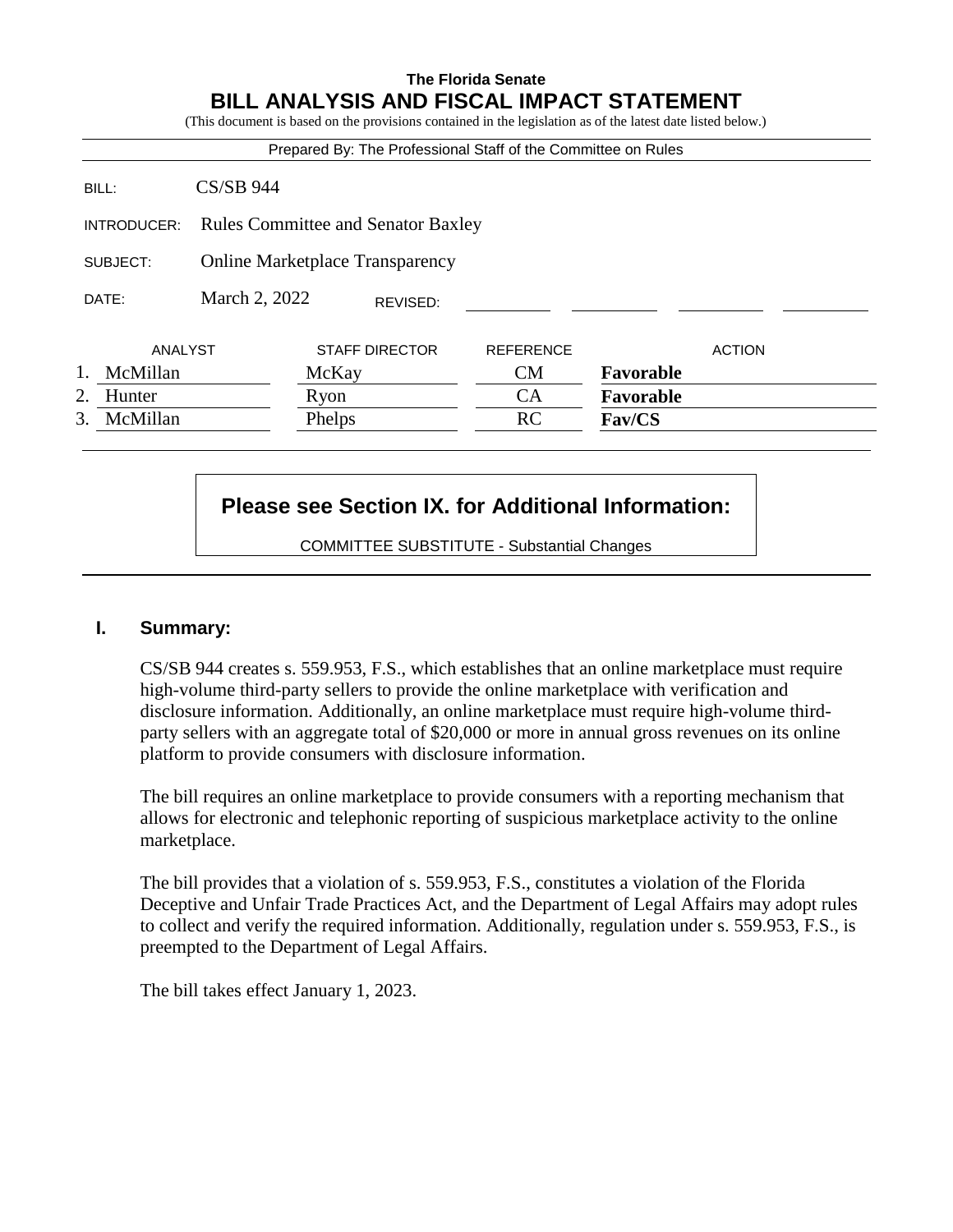#### **II. Present Situation:**

## **Florida Deceptive and Unfair Trade Practices Act (FDUTPA)**

#### *History and Purpose of FDUTPA*

The Florida Deceptive and Unfair Trade Practices Act (FDUTPA) became law in 1973.<sup>1</sup> The FDUTPA is a consumer and business protection measure that prohibits unfair methods of competition, unconscionable acts or practices, and unfair or deceptive acts or practices in trade or commerce.<sup>2</sup> The FDUTPA is based on federal law, and s.  $501.204(2)$ , F.S., provides that it is the intent of the Legislature that due consideration and great weight must be given to the interpretations of the Federal Trade Commission and the federal courts relating to section 5 of the Federal Trade Commission Act.<sup>3</sup>

The State Attorney or the Department of Legal Affairs may bring actions when it is in the public interest on behalf of consumers or governmental entities.<sup>4</sup> The Office of the State Attorney may enforce violations of the FDUTPA if the violations take place in its jurisdiction.<sup>5</sup> The Department of Legal Affairs has enforcement authority if the violation is multi-jurisdictional, the state attorney defers in writing, or the state attorney fails to act within 90 days after a written complaint is filed.<sup>6</sup> Consumers may also file suit through private actions.<sup>7</sup>

## *Remedies under the FDUTPA*

The Department of Legal Affairs and the State Attorney, as enforcing authorities, may seek the following remedies:

- Declaratory judgments;
- Injunctive relief;
- Actual damages on behalf of consumers and businesses;
- Cease and desist orders; and
- Civil penalties of up to  $$10,000$  per willful violation.<sup>8</sup>

Remedies for private parties are limited to the following:

- A declaratory judgment and an injunction where a person is aggrieved by a FDUTPA violation; and
- Actual damages, attorney fees and court costs, where a person has suffered a loss due to a FDUTPA violation.<sup>9</sup>

 $\overline{a}$ 

<sup>&</sup>lt;sup>1</sup> Ch. 73-124, Laws of Fla.; codified at part II of ch. 501, F.S.

<sup>2</sup> *See* s. 501.202, F.S. Trade or commerce means the advertising, soliciting, providing, offering, or distributing, whether by sale, rental, or otherwise, of any good or service, or any property, whether tangible or intangible, or any other article, commodity, or thing of value, wherever situated. "Trade or commerce" shall include the conduct of any trade or commerce, however denominated, including any nonprofit or not-for-profit person or activity. *See* s. 501.203(8), F.S.

<sup>3</sup> *See* s 501.204(2), F.S.

<sup>4</sup> *See* ss. 501.203(2), 501.206, and 501.207, F.S.

<sup>5</sup> Section 501.203(2), F.S.

<sup>6</sup> *Id.*

<sup>7</sup> Section 501.211, F.S.

<sup>8</sup> Sections 501.207(1), 501.208, and 501.2075, F.S. Civil Penalties are deposited into general revenue. Enforcing authorities may also request attorney fees and costs of investigation or litigation. Section 501.2105, F.S.

 $9$  Section 501.211(1) and (2), F.S.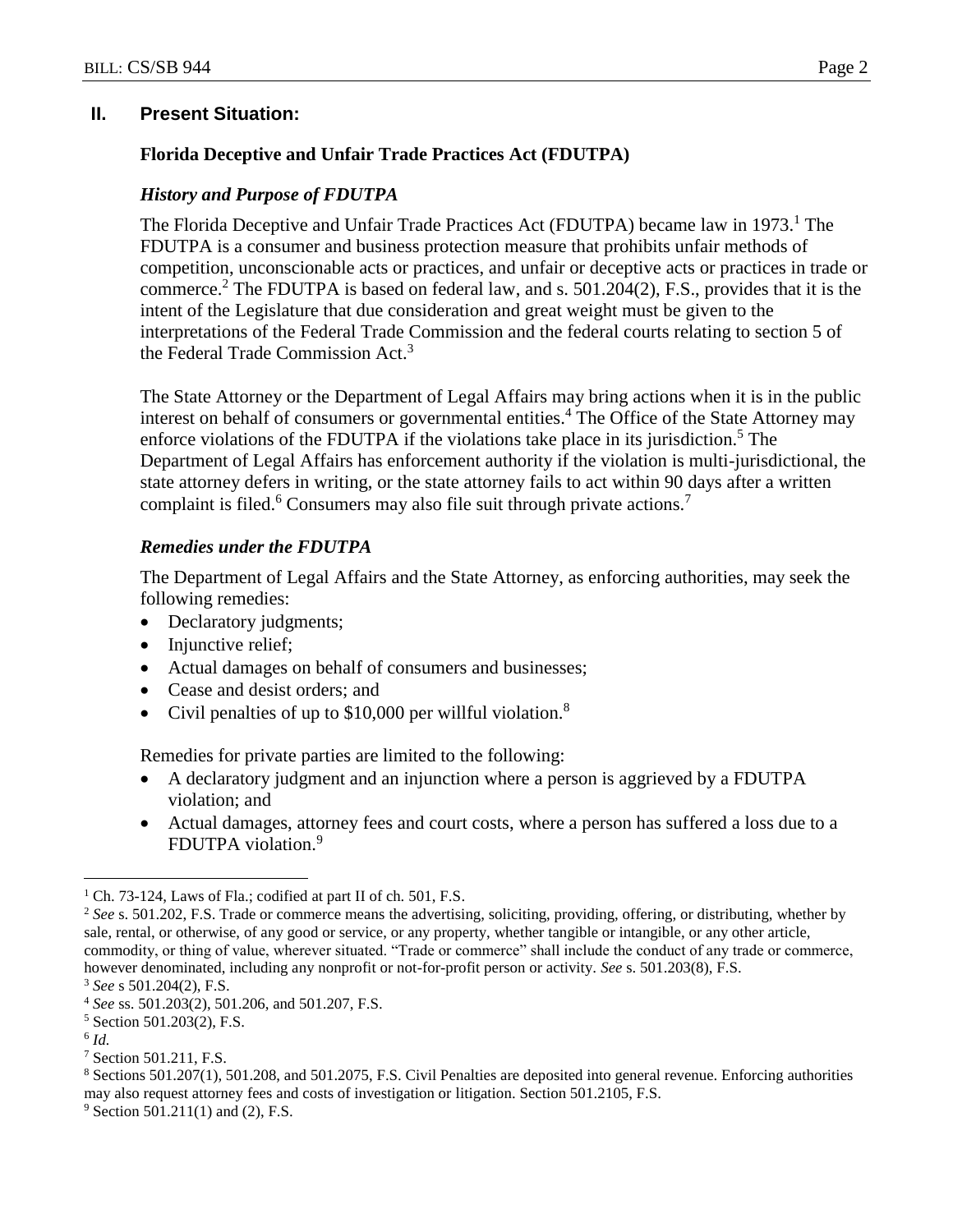## **Federal Unfair and Deceptive Trade Practices**

The Federal Trade Commission's (FTC's) unfair and deceptive trade practices regulations prohibit unfair<sup>10</sup> or deceptive<sup>11</sup> acts or practices in or affecting commerce.<sup>12</sup> The FTC's regulations include "Truth In Advertising" guidelines, which require advertisements to be truthful, not misleading, and, when appropriate, backed by scientific evidence.<sup>13</sup> To enforce these regulations, the FTC takes law enforcement actions, provides consumer and business education, issues reports and policy guidance, leads workshops, and participates in other forums.<sup>14</sup>

The FTC also provides "online shopping" guidance to consumers.<sup>15</sup> The guidance includes confirming an online seller's physical address and phone number, scrutinizing details provided about a product, paying with credit card, keeping records of any transaction, and protecting personal information.<sup>16</sup> Additionally, the FTC offers resources on how to compare products online, as well as where to go to report online shopping fraud.<sup>17</sup>

## **E-commerce Marketplace**

As e-commerce grows, the sale of counterfeit goods alongside authentic products continues to be a concern.<sup>18</sup> In 2020, the Department of Homeland Security published a report detailing potential strategies and policies to combat the trade of counterfeit goods.<sup>19</sup> According to the report, ecommerce platforms enable counterfeiters to produce products at lower prices, while also reaching a larger number of potential customers.<sup>20</sup> The report points to a scenario where thirdparty marketplace websites contain photos of the real product, fake reviews of the counterfeit product, and other information designed to mislead consumers.<sup>21</sup>

 $\overline{a}$ 

 $10$  An "unfair" practice is unfair if it causes or is likely to cause substantial injury to consumers which is not reasonably avoidable by consumers themselves and not outweighed by countervailing benefits to consumers or to competition. *See* 15 U.S.C. Sec. 45(n).

 $<sup>11</sup>$  A "deceptive" practice involves a material representation, omission or practice that is likely to mislead a consumer acting</sup> reasonably in the circumstances. *See* FTC Policy Statement on Deception (Oct. 14, 1983) *available at* 

[https://www.ftc.gov/system/files/documents/public\\_statements/410531/831014deceptionstmt.pdf](https://www.ftc.gov/system/files/documents/public_statements/410531/831014deceptionstmt.pdf) (last visited Jan. 14, 2022). *See also* Federal Trade Commission, *A Brief Overview of the Federal Trade Commission's Investigative, Law Enforcement, and Rulemaking Authority* (revised, May 2021) *available at* <https://www.ftc.gov/about-ftc/what-we-do/enforcement-authority> (last visited Jan. 14, 2022).

 $12$  15 U.S.C. s. 45(a)(1).

<sup>13</sup> Federal Trade Commission, *Truth In Advertising, available at* [https://www.ftc.gov/news-events/media-resources/truth](https://www.ftc.gov/news-events/media-resources/truth-advertising)[advertising](https://www.ftc.gov/news-events/media-resources/truth-advertising) (last visited Jan. 14, 2022).

<sup>14</sup> Federal Trade Commission, *Protecting Consumers from Fraud and Deception*, *available at* [https://www.ftc.gov/news](https://www.ftc.gov/news-events/media-resources/truth-advertising/protecting-consumers)[events/media-resources/truth-advertising/protecting-consumers](https://www.ftc.gov/news-events/media-resources/truth-advertising/protecting-consumers) (last visited Jan. 14, 2022).

<sup>15</sup> *See* Federal Trade Commission, *Shopping Online*, *available at* [https://www.consumer.ftc.gov/articles/0020-shopping](https://www.consumer.ftc.gov/articles/0020-shopping-online)[online](https://www.consumer.ftc.gov/articles/0020-shopping-online) (last visited Jan. 14, 2022).

 $\overline{^{16}$  *Id.* 

<sup>17</sup> *Id. See also* Federal Trade Commission, *Comparison Shopping, available at* <https://www.consumer.ftc.gov/shopping> (last visited Jan. 14, 2022).

<sup>18</sup> *See* Department of Homeland Security, *Combating Trafficking in Counterfeit and Pirated Goods* (Jan. 24, 2020), *available at* [https://www.dhs.gov/sites/default/files/publications/20\\_0124\\_plcy\\_counterfeit-pirated-goods-report\\_01.pdf](https://www.dhs.gov/sites/default/files/publications/20_0124_plcy_counterfeit-pirated-goods-report_01.pdf) (last visited Jan. 14, 2022).

<sup>19</sup> *Id*.

<sup>20</sup> *Id*. at 21.

<sup>21</sup> *Id.* at 22.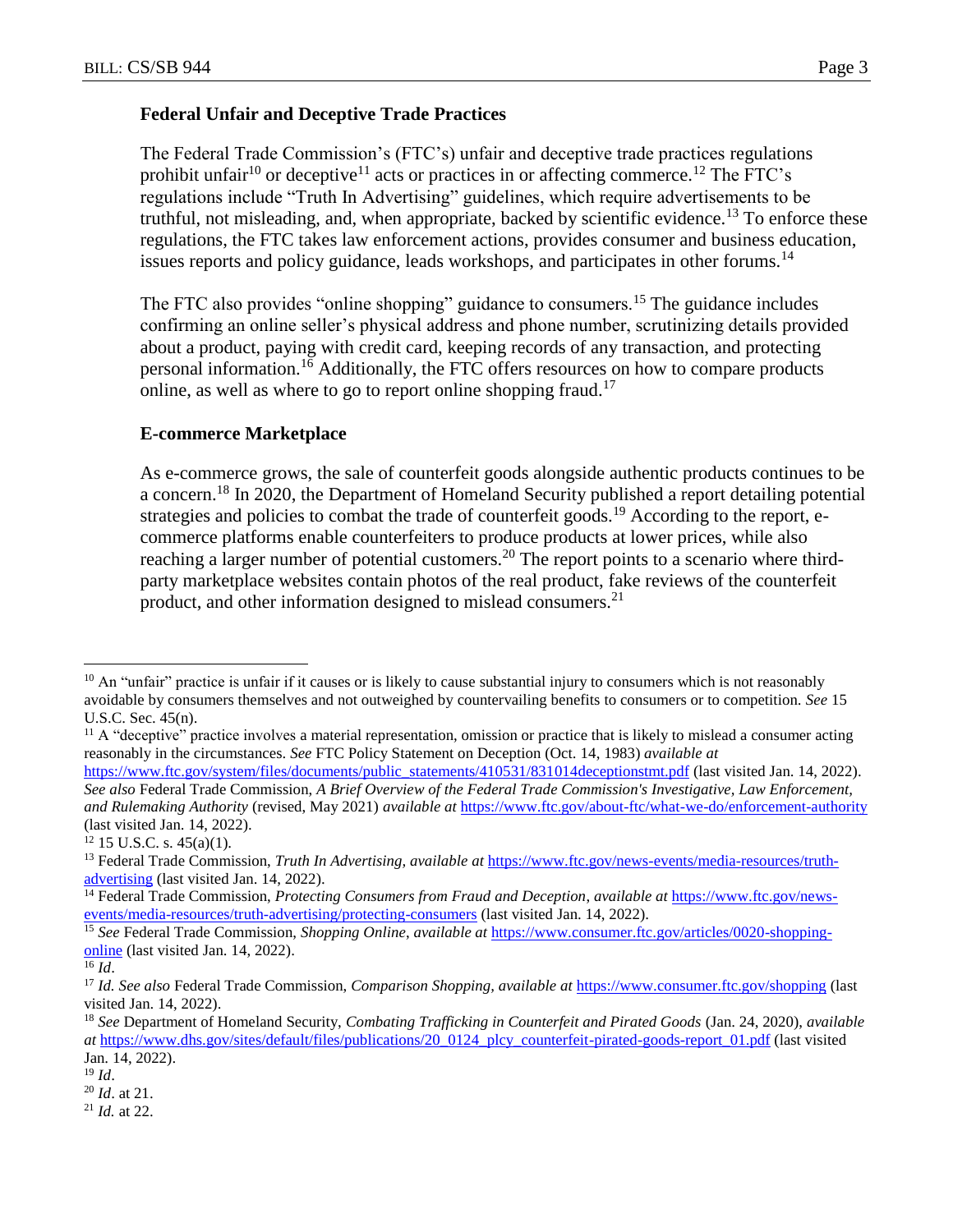The report also discusses how the online marketplace is changing consumer attitudes and perceptions.<sup>22</sup> For instance, shopping online makes it harder for consumers to identify what the report calls traditional "red flag" indicators, which has the potential to cause safety risks when consumers rely on false claims that certain products have health or safety certificates.<sup>23</sup> The report points out that this dynamic creates a lack of consumer trust, as well as harming the reputation of brands or businesses.<sup>24</sup>

In 2019, the Organization for Economic Cooperation and Development (OECD) in partnership with the EU Intellectual Property Office also published a study detailing trends in counterfeit and pirated goods.<sup>25</sup> According to the OECD, trade in fake goods infringe on trademarks and copyright, while also potentially harming the health and safety of consumers.<sup>26</sup> The OECD reported that counterfeit and pirated goods were steadily rising, and in March of 2019, accounted for 3.3 percent of global trade.<sup>27</sup>

## **Preemption**

Local governments have broad authority to legislate on any matter that is not inconsistent with federal or state law. A local government enactment may be inconsistent with state law if (1) the Legislature has preempted a particular subject area or (2) the local enactment conflicts with a state statute. Where state preemption applies, it precludes a local government from exercising authority in that particular area.<sup> $28$ </sup>

Florida law recognizes two types of preemption: express and implied. Express preemption requires a specific legislative statement; it cannot be implied or inferred.<sup>29</sup> Express preemption of a field by the Legislature must be accomplished by clear language stating that intent.<sup>30</sup> In cases where the Legislature expressly or specifically preempts an area, there is no problem with ascertaining what the Legislature intended. $31$ 

In cases determining the validity of ordinances enacted in the face of state preemption, the effect has been to find such ordinances null and void.<sup>32</sup> Implied preemption is actually a decision by the courts to create preemption in the absence of an explicit legislative directive.<sup>33</sup> Preemption of a

 $\overline{a}$ 

<sup>22</sup> *Id*. at 14.

<sup>23</sup> *Id*. at 15.

<sup>24</sup> *Id*.

<sup>25</sup> *See* Organization for Economic Cooperation and Development, *Trends in Trade in Counterfeit and Pirated Goods* (2019), *available at* [https://read.oecd-ilibrary.org/trade/trends-in-trade-in-counterfeit-and-pirated-goods\\_g2g9f533-en#page1](https://read.oecd-ilibrary.org/trade/trends-in-trade-in-counterfeit-and-pirated-goods_g2g9f533-en#page1) (last visited Jan. 14, 2022).

<sup>26</sup> *See* Organization for Economic Cooperation and Development, *Trade in Fake Goods is now 3.3% of World Trading and Rising* (March 18, 2019), *available at* [www.oecd.org/newsroom/trade-in-fake-goods-is-now-33-of-world-trade-and](http://www.oecd.org/newsroom/trade-in-fake-goods-is-now-33-of-world-trade-and-rising.htm)[rising.htm](http://www.oecd.org/newsroom/trade-in-fake-goods-is-now-33-of-world-trade-and-rising.htm) (last visited Jan. 14, 2022).

 $\overline{^{27}Id.}$ 

<sup>28</sup> *See* James R. Wolf and Sarah Harley Bolinder, *The Effectiveness of Home Rule: A Preemptions and Conflict Analysis*, 83 Fla. B.J. 92 (June 2009).

<sup>29</sup> *See City of Hollywood v. Mulligan*, 934 So.2d 1238, 1243 (Fla. 2006); *Phantom of Clearwater, Inc. v. Pinellas County*, 894 So.2d 1011, 1018 (Fla. 2d DCA 2005), approved in *Phantom of Brevard, Inc. v. Brevard County*, 3 So.3d 309 (Fla. 2008). <sup>30</sup> *Mulligan*, 934 So.2d at 1243.

<sup>31</sup> *Sarasota Alliance for Fair Elections, Inc. v. Browning*, 28 So.3d 880, 886 (Fla. 2010).

<sup>32</sup> *See, e.g., Nat'l Rifle Ass'n of Am., Inc. v. City of S. Miami,* 812 So.2d 504 (Fla. 3d DCA 2002).

<sup>33</sup> *Phantom of Clearwater, Inc.*, 894 So.2d at 1019.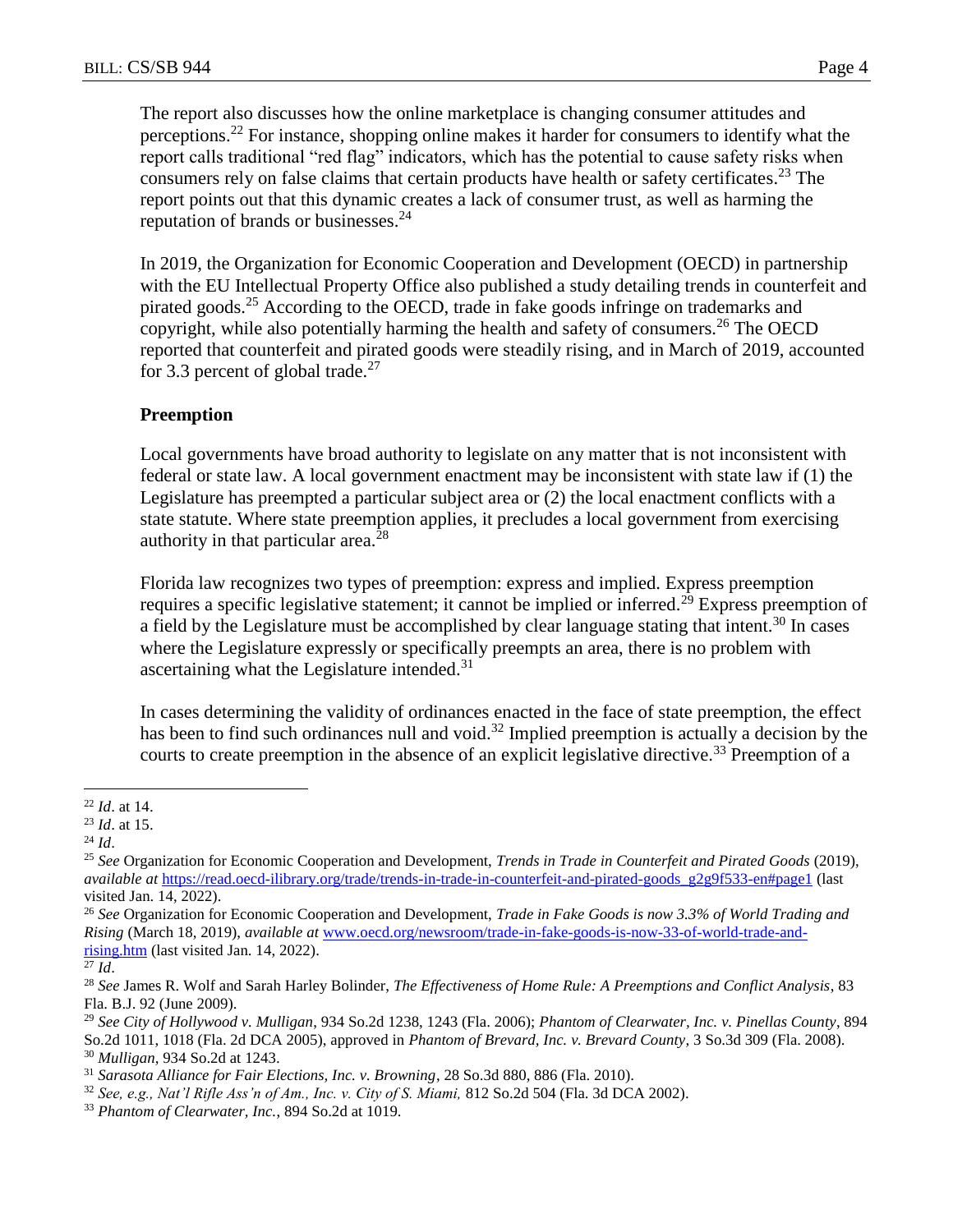local government enactment is implied only where the legislative scheme is so pervasive as to evidence an intent to preempt the particular area, and strong public policy reasons exist for finding preemption.<sup>34</sup> Implied preemption is found where the local legislation would present the danger of conflict with the state's pervasive regulatory scheme.<sup>35</sup>

# **III. Effect of Proposed Changes:**

The bill creates s. 559.953, F.S., and provides the following definitions:

- "Consumer product" means a product that is used or bought for use primarily for personal, family, or household purposes;
- "High-volume third-party seller" means a participant in an online marketplace that is a thirdparty seller and who, in any continuous 12-month period during the previous 24-months, has entered into 200 or more discrete sales or transactions of new or unused consumer products resulting in the accumulation of an aggregate total of \$5,000 or more in gross revenues;<sup>36</sup>
- "Online marketplace" means any consumer-directed electronically based or accessed platform that includes features that allow for, facilitate, or enable third-party sellers to engage in the sale, purchase, payment, storage, shipping, or delivery of a consumer product in the United States, is used by one or more third-party sellers for such purposes, and has a contractual or similar relationship with consumers governing their use of the platform to purchase consumer products;
- "Seller" means a person who sells, offers to sell, or contracts to sell a consumer product through an online marketplace;
- "Third-party seller" means any seller, independent of an online marketplace, that sells, offers to sell, or contracts to sell a consumer product in the United States through an online marketplace;<sup>37</sup> and
- "Verify" means to confirm information and documentation provided to an online marketplace by the use of one or more methods that enable the online marketplace to reliably determine that any information and documents provided which correspond to the seller or an individual acting on the seller's behalf are valid, not misappropriated, and not falsified.

The bill establishes that an online marketplace must require high-volume third-party sellers to provide the online marketplace with the following information within 10 days after qualifying as a high-volume third-party seller:

- Deposit account information from a financial institution;
- Contact information; $38$ and

<sup>38</sup> Contact information includes: a valid e-mail address and phone number; if the high-volume third-party seller is an individual, the individual's name; if the high-volume third-party seller is not an individual, either a copy of a governmentissued photo identification for an individual acting on behalf of such seller which includes such individual's name and

 $\overline{a}$ <sup>34</sup> *Id.*

<sup>35</sup> *Sarasota Alliance for Fair Elections, Inc.,* 28 So.3d at 886.

<sup>&</sup>lt;sup>36</sup> Only sales or transactions made through the online marketplace for which payment was processed by the online marketplace, either directly or through the seller's payment processer, count towards the calculation for the number of discrete sales or transactions or gross revenues.

<sup>&</sup>lt;sup>37</sup> The term "third-party seller" does not include, with respect to an online marketplace: a seller that operates the online marketplace; a business entity that has made available to the general public the entity's name, business address, and working contact information; a business entity with an ongoing contractual relationship with the online marketplace to provide the online marketplace with the manufacture, distribution, wholesaling, or fulfillment of shipments of consumer products; or a business entity that has provided to the online marketplace identifying information that has been verified.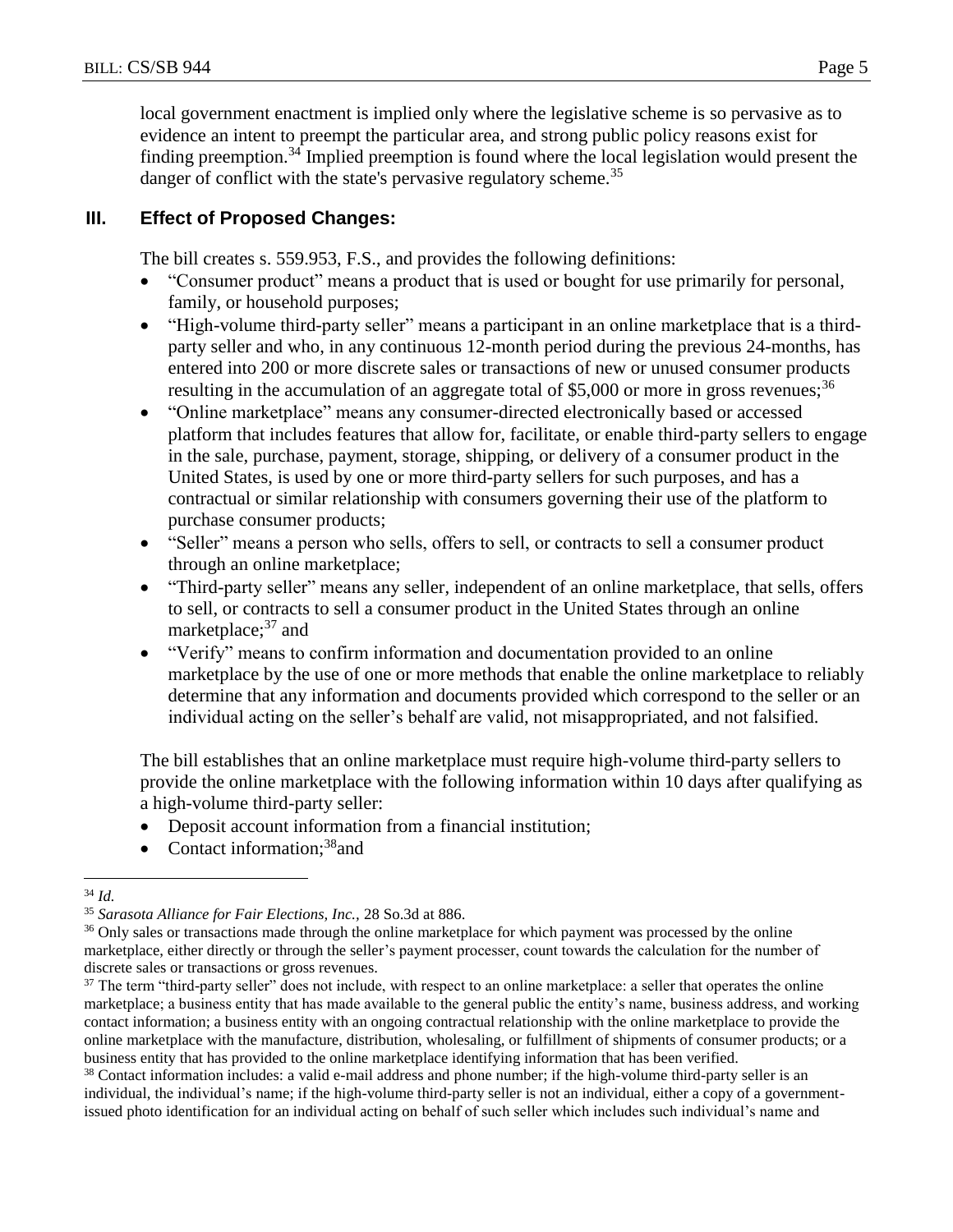$\overline{a}$ 

 A business tax identification number or, if the high-volume third party seller does not have a business tax identification number, a taxpayer identification number.

The bill provides that the online marketplace must verify the information the high-volume thirdparty seller provides under s. 559.953(2)(a), F.S., within 10 days after receiving the information. If the high-volume third-party seller provides any changes to the information, the online marketplace must verify such changes within 10 days after receiving the information.<sup>39</sup>

The bill requires the online marketplace to annually notify each high-volume third-party seller that they must inform the online marketplace of any changes to the information provided by the seller within 10 days after receiving the notification.<sup>40</sup>

The bill establishes that an online marketplace must require a high-volume third-party seller to disclose to consumers in a clear and conspicuous manner in the order confirmation message or other document or communication made to the consumer after the purchase is finalized and in the consumer's account transaction history, all of the following information of any high-volume third party seller with an aggregate total of \$20,000 or more in annual gross revenues on its online platform:

- The full name of the high-volume third-party seller;<sup>41</sup>
- The full physical address of the high-volume third-party seller; $42$
- Contact information for the high-volume third-party seller, including a telephone number or e-mail address or other means of direct electronic messaging, which may be provided to the seller by the online marketplace, to allow for direct, unhindered communication with the high-volume third-party seller; $43$  and
- Whether the high-volume third-party seller used a different seller to supply the consumer product to the consumer upon purchase.<sup>44</sup>

physical address or a copy of a government-issued record or tax document that includes the business name and physical address of the high-volume third-party seller.

<sup>&</sup>lt;sup>39</sup> If a high-volume third-party seller provides a copy of a valid government-issued tax document, the information contained within such document must be presumed verified as of the date of issuance of the document.

<sup>&</sup>lt;sup>40</sup> The online marketplace must include in the notification direction to each high-volume third-party seller to electronically certify either that the seller's information is unchanged or that the seller is providing changes to the information. The highvolume third-party seller's participation on the marketplace must be suspended until they have certified that their information is unchanged or has provided any changed information and the information has been verified.

<sup>&</sup>lt;sup>41</sup> This may include the seller's name or company name, or the name by which the seller or company operates on the online marketplace

 $42$  If the seller certifies to the online marketplace that the seller does not have a business address and only has a residential street address, or has a combined business and residential address, the online marketplace may disclose to consumers the country of the seller and, if applicable, the state in which the seller resides, or inform consumers that a business address is not available for the seller and that consumer inquiries should be submitted to the seller by telephone, e-mail, or other means of electronic messaging provided to the seller by the online marketplace. If the seller certifies to the online marketplace that the seller is a business that has a physical address for product returns, the online marketplace may disclose the seller's physical address for product returns.

 $43$  If the only telephone number of the high-volume third-party seller is the personal telephone number of the high-volume third-party seller, then the online marketplace must inform consumers that a telephone number is not available for the seller and that consumer inquiries should be submitted to the seller's email address or other means of electronic messaging provided to the seller by the online marketplace.

<sup>44</sup> Upon the request of the consumer, the online marketplace must disclose the identification of a seller, if the seller is different from the high-volume third-party seller listed on the consumer product listing before purchase.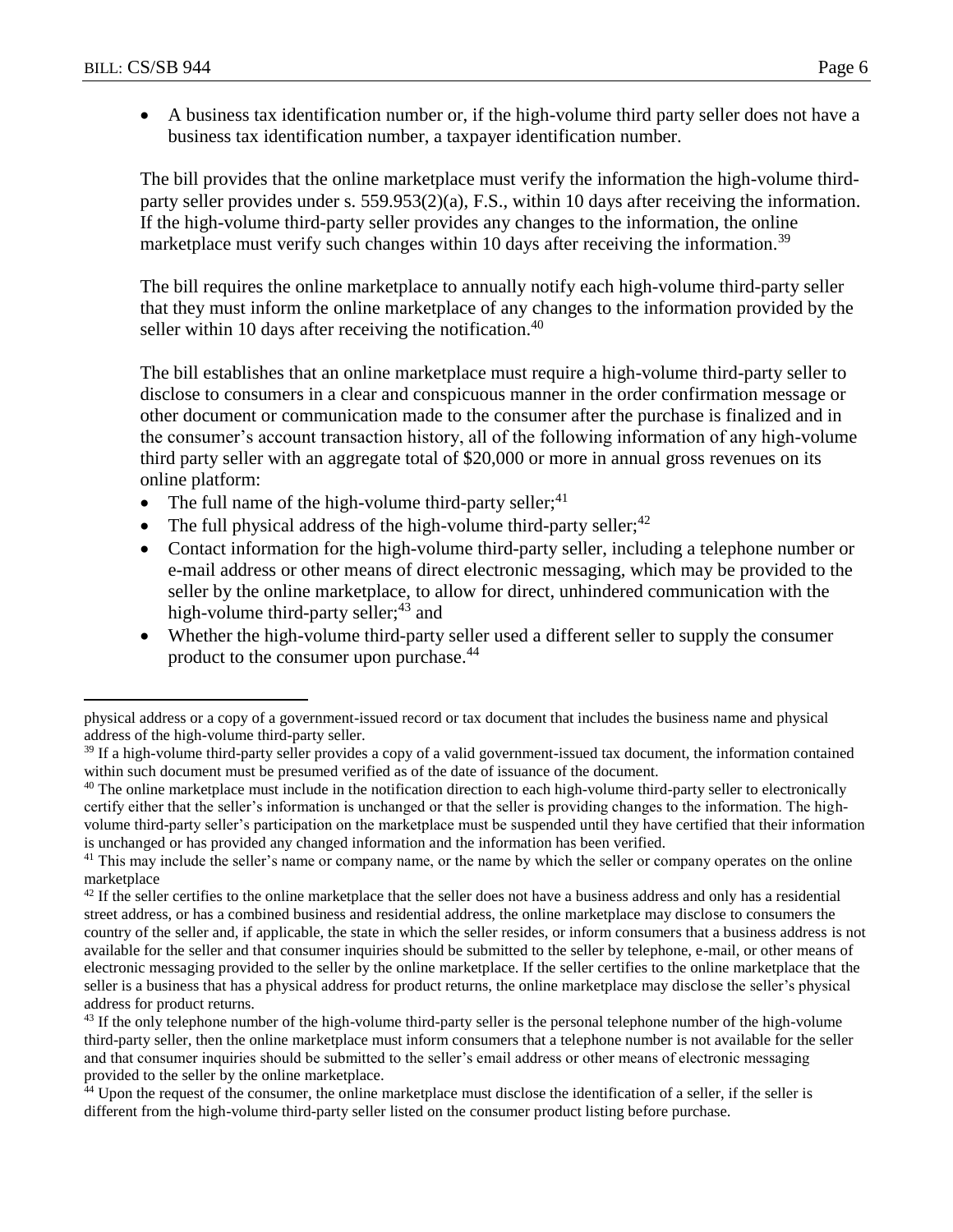full physical address, telephone number, or e-mail address required, then the online marketplace, after providing the seller with written or electronic notice, must require the full disclosure of the high-volume third-party seller's full physical address, telephone number, and e-mail address. If such information is not disclosed within 10 days after notification, the online marketplace must suspend the selling privileges of the high-volume third-party seller on the online marketplace until the required information is disclosed.

The bill requires an online marketplace to conspicuously, on the product listing of any highvolume third-party seller, provide to consumers a reporting mechanism that allows for electronic and telephonic reporting of suspicious marketplace activity to the online marketplace.

The bill provides that an online marketplace is not prevented from providing additional measures, electronic or otherwise, that it deems necessary to prevent spam, fraud, or abuse in communication between the consumer and the high-volume third-party seller, or the sale of fraudulent, stolen, or counterfeit consumer products on its platform.

The bill provides that data collected to comply with the requirements of the bill may not be used for any other purpose unless required by law.

The bill requires an online marketplace to implement and maintain reasonable security procedures to protect the data collected to comply with the bill from unauthorized use, disclosure, access, destruction, or modification.

The bill establishes that a violation of s. 559.953, F.S., constitutes a violation of the Deceptive and Unfair Trade Practices Act,<sup>45</sup> and the Department of Legal Affairs may adopt rules to collect and verify the required information.<sup>46</sup>

The bill provides that the regulation under s. 559.953, F.S., is preempted to the Department of Legal Affairs.

The bill takes effect January 1, 2023.

# **IV. Constitutional Issues:**

A. Municipality/County Mandates Restrictions:

None.

B. Public Records/Open Meetings Issues:

None.

 $\overline{a}$ <sup>45</sup>*See* part II of ch. 501, F.S.

<sup>&</sup>lt;sup>46</sup> The bill does not provide a right of private cause of action under FDUTPA.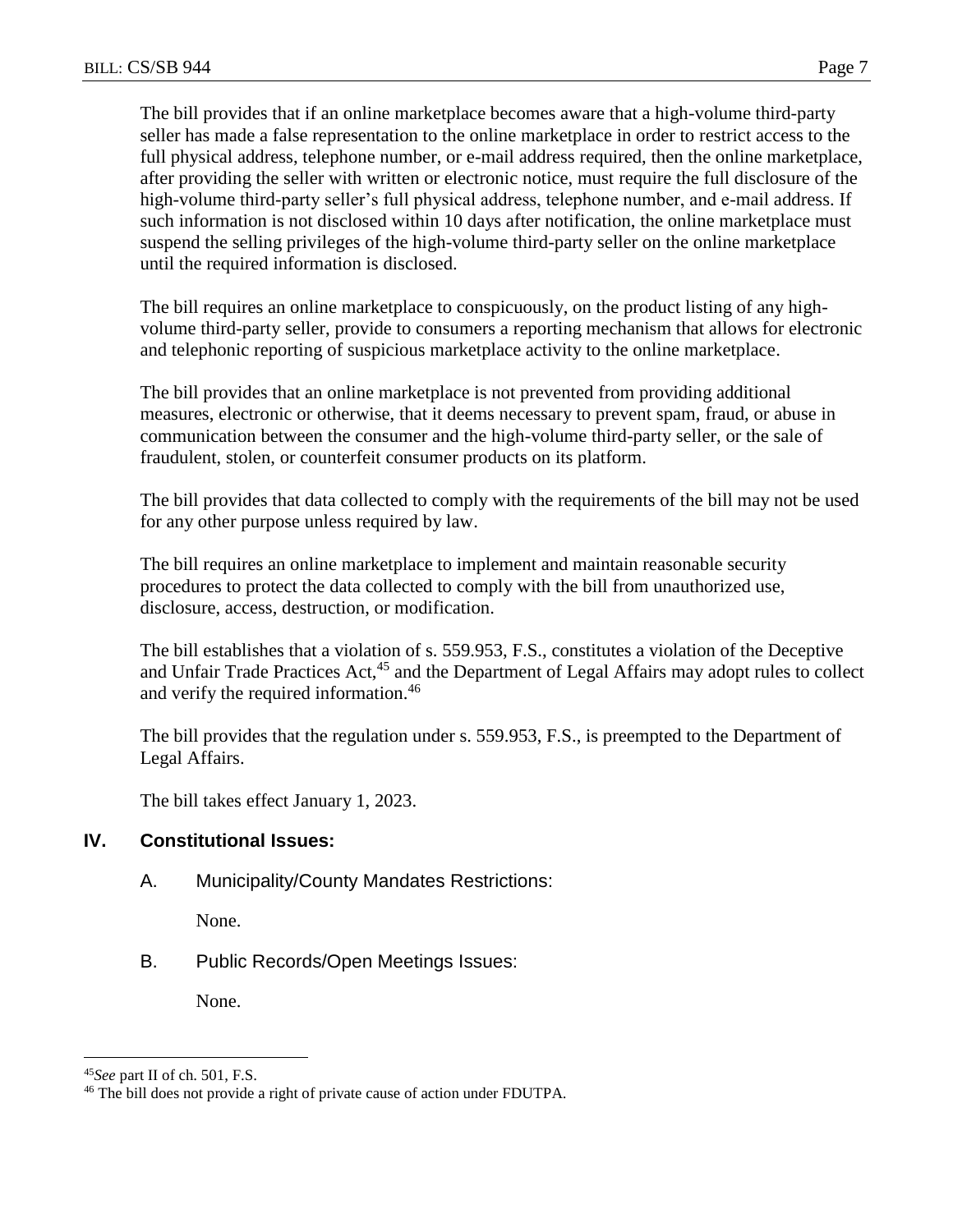C. Trust Funds Restrictions:

None.

D. State Tax or Fee Increases:

None.

E. Other Constitutional Issues:

None Identified.

## **V. Fiscal Impact Statement:**

A. Tax/Fee Issues:

None.

B. Private Sector Impact:

Marketplace providers will be required to verify high volume third-party sellers, as well as require certain disclosures. This will potentially provide more safety within the online marketplace.

C. Government Sector Impact:

This bill will potentially lead to an increase in the investigations and enforcement actions undertaken by the Department of Legal Affairs relating to violations of the provisions of this bill.

### **VI. Technical Deficiencies:**

None.

**VII. Related Issues:**

None.

## **VIII. Statutes Affected:**

The bill creates the following section of the Florida Statutes: 559.953.

## **IX. Additional Information:**

A. Committee Substitute – Statement of Substantial Changes: (Summarizing differences between the Committee Substitute and the prior version of the bill.)

#### **CS by Rules on March 1, 2022:**

The committee substitute does the following:

Clarifies that a private cause of action is not created by the bill;